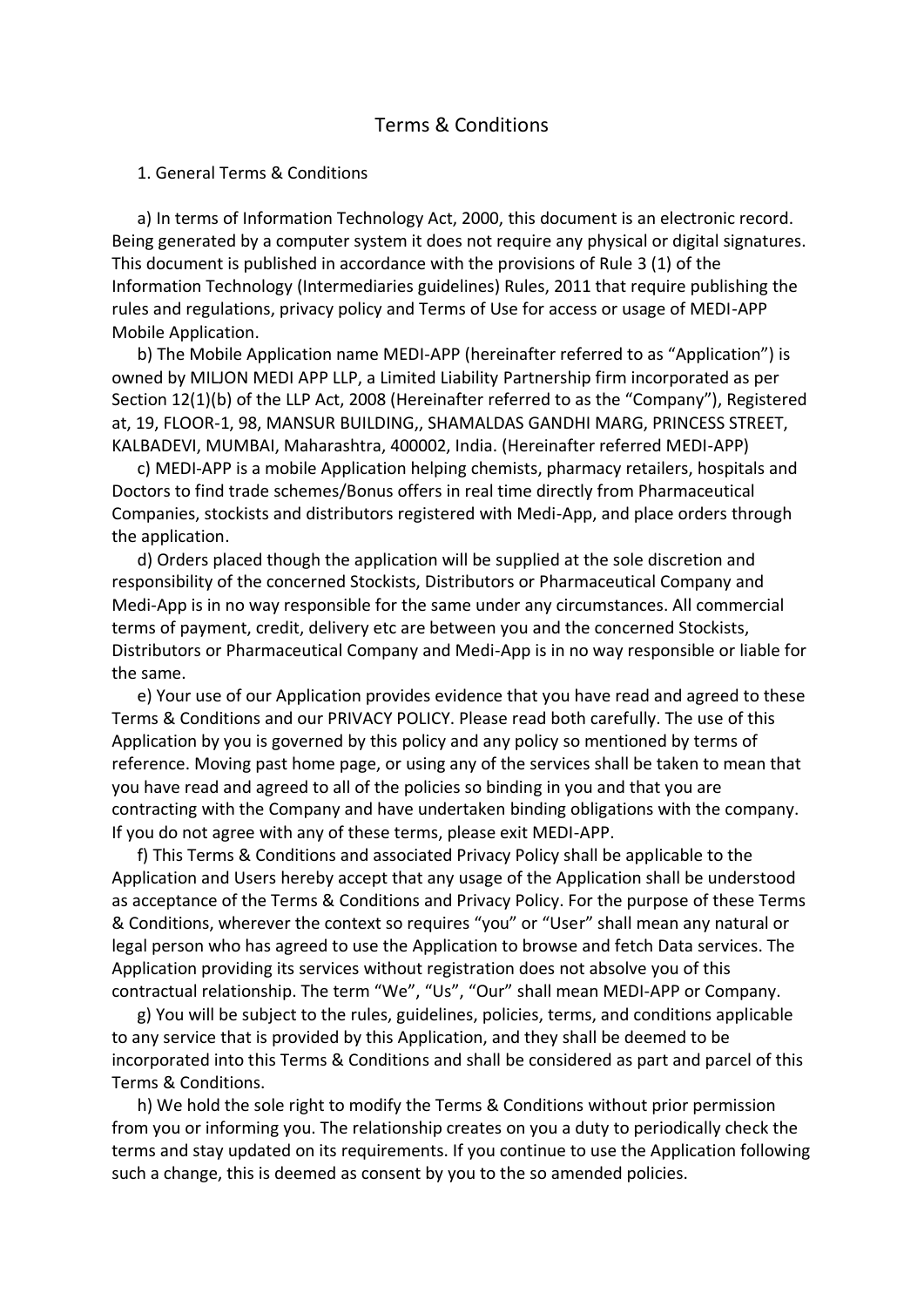i) As long as you comply with these Terms & Conditions, we grant you a personal, nonexclusive, non-transferable, limited privilege to enter and use the Application. By impliedly or expressly accepting these Terms & Conditions, you also accept and agree to be bound by other MEDI-APP Policies, inter alia Privacy Policy, which would be amended from time to time.

### 2. Access & Usage:

 a) The use of this Application is available only to those above the age of 18 barring those 'Incompetent to Contract' which inter alia include insolvents and the same is not allowed to minors as described by the Indian Contract Act, 1872. Minors may use the site under the supervision of a parent or a legal guardian. The use of this Application is not limited to those above the age of 18 only and are applicable to all barring those 'Incompetent to Contract' which inter alia include insolvents under the Indian Contract Act, 1872. If you are a minor and wish to use the Application, you may do so through your legal guardian and MEDI-APP reserves the right to restrict your usage of the Application on knowledge of You being a minor. We reserve the right to restrict access of part/ whole of the Application for paying customers who may access this restricted area with a login id and password.

### 3. Contact:

 a) By using this Application, your consent to be contacted for purposes of clarification calls for any clarifications sought by you is implied. The sharing of the information provided by you will governed by the Privacy Policy and We will not give out such contact information of yours to third parties not connected with the Web site without your consent.

### 4. User Fees & Charges:

 The membership of this Application is free of cost and this includes the browsing of the Application and the use of the services. However, we reserve the right to amend this no-fee policy and charge for the services rendered. In a case that such change, Users will be intimated of the same, and it will be up to you to decide whether or not you will continue with services offered by us. Such changes are effective as soon as they are posted on the Application.

### 5. Third Party Information:

 All text, graphics, user interfaces, visual interfaces, photographs, trademarks, logos, sounds, music and artwork (collectively, "Content"), includes our content and third party user generated content and We have no control over such third party user generated content as We are also an intermediary for the purposes of this Terms & Conditions. We are in no way responsible for the authenticity of the content and shall not be held liable in any manner for any falsification of information posted on the Application. Other than when provided for, the use of such content and it being reproduced, republished, uploaded, posted, publicly displayed, encoded, translated, transmitted or distributed in any way (including "mirroring") to any other computer, server, Website or other medium for publication or distribution or for any commercial enterprise, without our express prior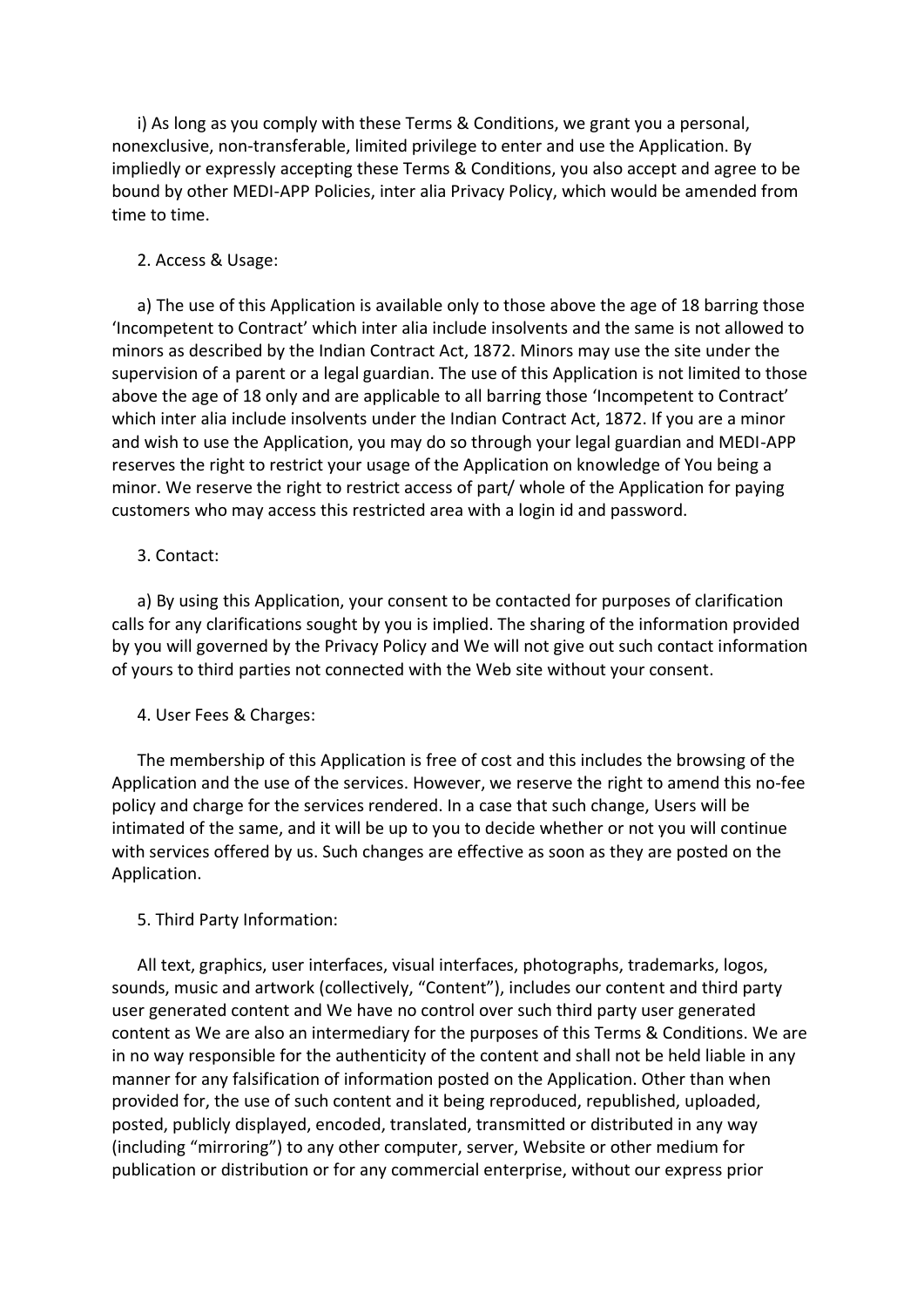written consent is not allowed. The content that you post in the form of reviews, suggestions and feedbacks will become our property and you grant us the worldwide, perpetual and transferable rights in such Content. We shall be entitled to, consistent with our Privacy Policy as adopted in accordance with applicable law, use the Content or any of its elements for any type of use forever, including but not limited to promotional and advertising purposes and in any media whether now known or hereafter devised, including the creation of derivative works that may include the Content you provide and are not entitled to any payment or other compensation for such use.

## 6. User Obligation:

 a) You are a restricted user of this Application and you are bound not to cut, copy, distribute, modify, recreate, reverse engineer, distribute, disseminate post, publish or create derivative works from, transfer, or sell any information or software obtained from the mobile Application. Unlimited or wholesale reproduction, copying of the content for commercial or non-commercial purposes and unwarranted modification of data and information within the content of the Application is not permitted.

 b) You agree not to access (or attempt to access) the mobile Application and/or the materials or Services by any means other than through the interface that is provided by the Web site. You acknowledge and agree that by accessing or using the application or Services, you may be exposed to content from other users that you may consider offensive, indecent or otherwise objectionable. We disclaim all liabilities arising in relation to such offensive content on the Web site. Further, you may report such offensive content. In places where this Application allows you to post or upload data/information, you undertake to ensure that such material is not offensive and in accordance with applicable laws.

7. Disclaimer of warranties and liabilities:

 YOU EXPRESSLY UNDERSTAND AND AGREE THAT, TO THE MAXIMUM EXTENT PERMITTED BY applicable LAW:

 a) THE MOBILE Application, SERVICES AND OTHER MATERIALS ARE PROVIDED BY THIS Application IS ON AN "AS IS" BASIS WITHOUT WARRANTY OF ANY KIND, EXPRESS, IMPLIED, STATUTORY OR OTHERWISE, INCLUDING THE IMPLIED WARRANTIES OF TITLE, NON-INFRINGEMENT, MERCHANTABILITY OR FITNESS FOR A PARTICULAR PURPOSE. WITHOUT LIMITING THE FOREGOING, MEDI-APP MAKES NO WARRANTY THAT

 i. YOUR REQUIREMENTS WILL BE MET OR THAT SERVICES PROVIDED WILL BE UNINTERRUPTED, TIMELY, SECURE OR ERROR-FREE;

 ii. MATERIALS, INFORMATION OBTAINED AND RESULTS WILL BE EFFECTIVE, ACCURATE OR RELIABLE;

 iii. ANY ERRORS OR DEFECTS IN THE WEB SITE, SERVICES OR OTHER MATERIALS WILL BE CORRECTED.

 b) TO THE MAXIMUM EXTENT PERMITTED BY applicable LAW, WE WILL HAVE NO LIABILITY RELATED TO USER CONTENT ARISING UNDER INTELLECTUAL PROPERTY RIGHTS, LIBEL, PRIVACY, PUBLICITY, OBSCENITY OR OTHER LAWS. WE ALSO DISCLAIM ALL LIABILITY WITH RESPECT TO THE MISUSE, LOSS, MODIFICATION OR UNAVAILABILITY OF ANY USER CONTENT.

c) WE AND OUR AFFILIATES ARE NOT RESPONSIBLE OR LIABLE FOR CONTENT POSTED BY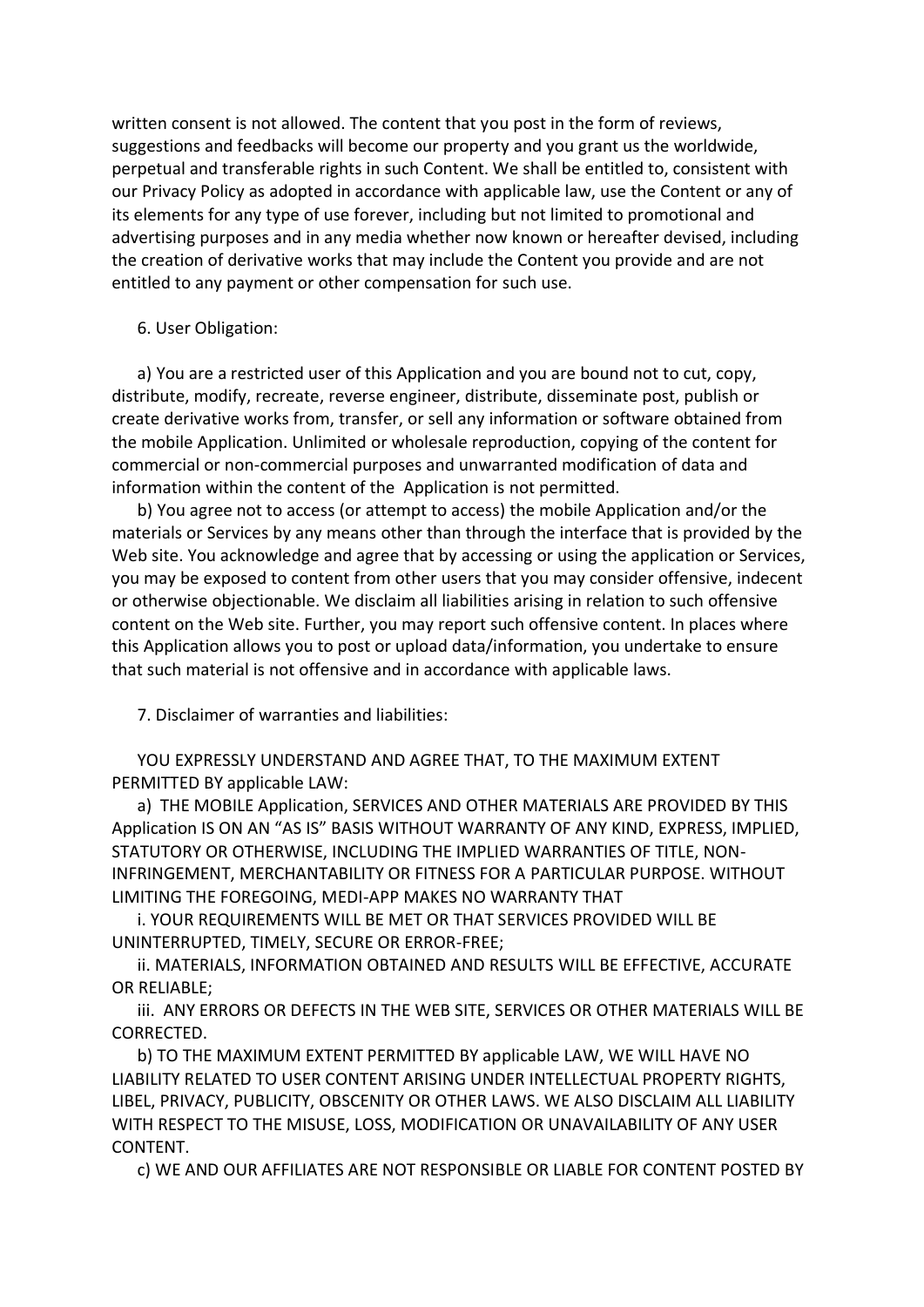THIRD PARTIES, ACTIONS OF ANY THIRD PARTY, OR FOR ANY DAMAGE TO, OR VIRUS THAT MAY INFECT, YOUR COMPUTER EQUIPMENT OR OTHER PROPERTY.

 d) MEDI-APP CONTAINS FACTS, VIEWS, OPINIONS, STATEMENTS AND RECOMMENDATIONS OF THIRD PARTY INDIVIDUALS AND ORGANIZATIONS. WE DO NOT REPRESENT OR ENDORSE THE ACCURACY, CURRENTNESS OR RELIABILITY OF ANY ADVICE, OPINION, STATEMENT OR OTHER INFORMATION DISPLAYED, UPLOADED OR DISTRIBUTED IN ANY MANNER. ANY RELIANCE UPON ANY SUCH OPINION, ADVICE, STATEMENT OR INFORMATION IS AT YOUR RISK AND WE SHALL NOT BE HELD LIABLE IN ANY WAY.

 e) IN NO EVENT SHALL WE OR OUR AFFILIATES, EMPLOYEES, AGENTS, CONTENT PROVIDERS OR LICENSORS BE LIABLE FOR ANY INDIRECT, CONSEQUENTIAL, SPECIAL, INCIDENTAL OR PUNITIVE DAMAGES INCLUDING, WITHOUT LIMITATION, DAMAGES RELATED TO UNAUTHORIZED ACCESS TO OR ALTERATION OF YOUR TRANSMISSIONS OR DATA, THE CONTENT OR ANY ERRORS OR OMISSIONS IN THE CONTENT, EVEN IF ADVISED OF THE POSSIBILITY OF SUCH DAMAGES. IN NO EVENT SHALL WE OR OUR AFFILIATES, EMPLOYEES, AGENTS, CONTENT PROVIDERS OR LICENSORS BE LIABLE FOR ANY AMOUNT FOR DIRECT DAMAGES IN EXCESS OF Rs 1000

 f) THE USER UNDERSTANDS AND AGREES THAT ANY MATERIAL OR DATA DOWNLOADED OR OTHERWISE OBTAINED THROUGH THE MOBILE Application IS DONE ENTIRELY AT THEIR OWN DISCRETION AND RISK AND THEY WILL BE SOLELY RESPONSIBLE FOR ANY DAMAGE TO THEIR MOBILE PHONES or other devices OR LOSS OF DATA THAT RESULTS FROM THE DOWNLOAD OF SUCH MATERIAL OR DATA.

 g) MEDI-APP IS NOT RESPONSIBLE FOR ANY TYPOGRAPHICAL ERROR LEADING TO AN INVALID SCHEME/OFFER COUPONS. WE ACCEPT NO LIABILITY FOR ANY ERRORS OR OMISSIONS, WITH RESPECT TO ANY INFORMATION PROVIDED TO YOU WHETHER ON BEHALF OF ITSELF OR THIRD PARTIES. WE SHALL NOT BE LIABLE FOR ANY THIRD PARTY PRODUCT OR SERVICES.

8. Indemnification and Limitation of Liability

 YOU AGREE TO INDEMNIFY, DEFEND AND HOLD HARMLESS THIS Application INCLUDING BUT NOT LIMITED TO ITS AFFILIATE VENDORS, AGENTS AND EMPLOYEES FROM AND AGAINST ANY AND ALL LOSSES, LIABILITIES, CLAIMS, DAMAGES, DEMANDS, COSTS AND EXPENSES (INCLUDING LEGAL FEES AND DISBURSEMENTS IN CONNECTION THEREWITH AND INTEREST CHARGEABLE THEREON) ASSERTED AGAINST OR INCURRED BY US THAT ARISE OUT OF, INCLUDING, BUT NOT LIMITED TO, CLAIMS FOR DEFAMATION, TRADE DISPARAGEMENT, PRIVACY AND INTELLECTUAL PROPERTY INFRINGEMENT,ANY BREACH OR NON-PERFORMANCE OF ANY REPRESENTATION, WARRANTY, COVENANT OR AGREEMENT MADE OR OBLIGATION TO BE PERFORMED BY YOU PURSUANT TO THESE TERMS OF USE) AND DAMAGES (INCLUDING ATTORNEYS' FEES AND COURT COSTS) ARISING FROM OR RELATING TO ANY ALLEGATION REGARDING:

i. YOUR USE OF THE Application

 ii. OUR USE OF ANY CONTENT OR INFORMATION YOU PROVIDE, AS LONG AS SUCH USE IS NOT INCONSISTENT WITH THIS AGREEMENT;

 iii. INFORMATION OR MATERIAL POSTED OR TRANSMITTED THROUGH YOUR MEMBERSHIP ACCOUNT, EVEN IF NOT POSTED BY YOU; AND,

 iv. ANY VIOLATION OF THIS AGREEMENT BY YOU. FURTHER, YOU AGREE TO HOLD US HARMLESS AGAINST ANY CLAIMS MADE BY ANY THIRD PARTY DUE TO, OR ARISING OUT OF,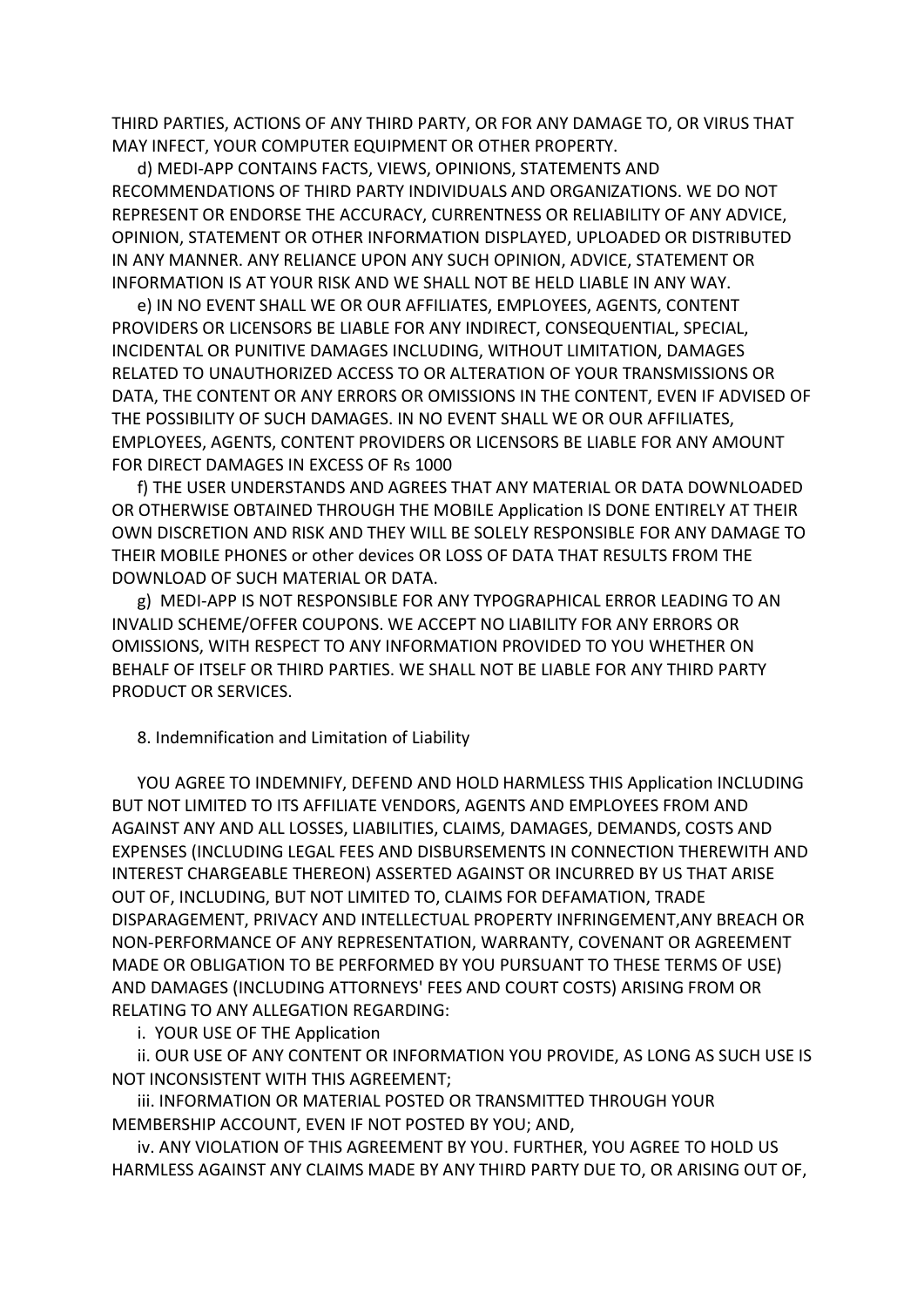OR IN CONNECTION WITH, YOUR USE OF THE WEB SITE, ANY CLAIM THAT YOUR MATERIAL CAUSED DAMAGE TO A THIRD PARTY, YOUR VIOLATION OF THE TERMS OF USE, OR YOUR VIOLATION OF ANY RIGHTS OF ANOTHER, INCLUDING ANY INTELLECTUAL PROPERTY RIGHTS.

 v. IN NO EVENT SHALL WE, ITS OFFICERS, DIRECTORS, EMPLOYEES, PARTNERS OR SUPPLIERS BE LIABLE TO YOU, THE VENDOR OR ANY THIRD PARTY FOR ANY SPECIAL, INCIDENTAL, INDIRECT, CONSEQUENTIAL OR PUNITIVE DAMAGES WHATSOEVER, INCLUDING THOSE RESULTING FROM LOSS OF USE, DATA OR PROFITS, WHETHER OR NOT FORESEEABLE OR WHETHER OR NOT WE HAVE BEEN ADVISED OF THE POSSIBILITY OF SUCH DAMAGES, OR BASED ON ANY THEORY OF LIABILITY, INCLUDING BREACH OF CONTRACT OR WARRANTY, NEGLIGENCE OR OTHER TORTIOUS ACTION, OR ANY OTHER CLAIM ARISING OUT OF OR IN CONNECTION WITH YOUR USE OF OR ACCESS TO THE Application, SERVICES OR MATERIALS.

 THE LIMITATIONS AND EXCLUSIONS IN THIS SECTION APPLY TO THE MAXIMUM EXTENT PERMITTED BY applicable LAW.

### 9. Third party information

 The Application hosts information provided by third party. We are in no way responsible to you for the accuracy, legitimacy and trueness of the information so hosted. You agree to not hold us liable for the falsification of any such provided information. Your dealings or communications through the Application with any party are solely between you and that third party. Under no circumstances will we be liable for any good, services, resources or content available through such third party dealings or communications, or for any harm related thereto. Please review carefully that third party's policies and practices and make sure you are comfortable with them before you engage in any transaction. Complaints, concerns or questions relating to materials provided by third parties should be forwarded directly to the third party. We are not responsible for the actions or policies of such third parties.

### 10. COPYRIGHT

 All information, content, services and software displayed on, transmitted through, or used in connection with the Application, as well as its selection and arrangement, is owned by us, and its affiliated companies, licensors and suppliers. You may not, republish any portion of the Content on any Internet, Intranet or extranet site or incorporate the Content in any database, compilation, archive or cache. You may not distribute any Content to others, whether or not for payment or other consideration, and you may not modify, copy, frame, cache, reproduce, sell, publish, transmit, display or otherwise use any portion of the Content.

#### 11. DISCLAIMER

 i. We reserve the right to change or discontinue, at any time, any aspect or feature of this Application.

 "ii. The Application is a platform that Users utilize to meet and interact with one another for their transactions. We are not a party to such interaction and take no liability that arises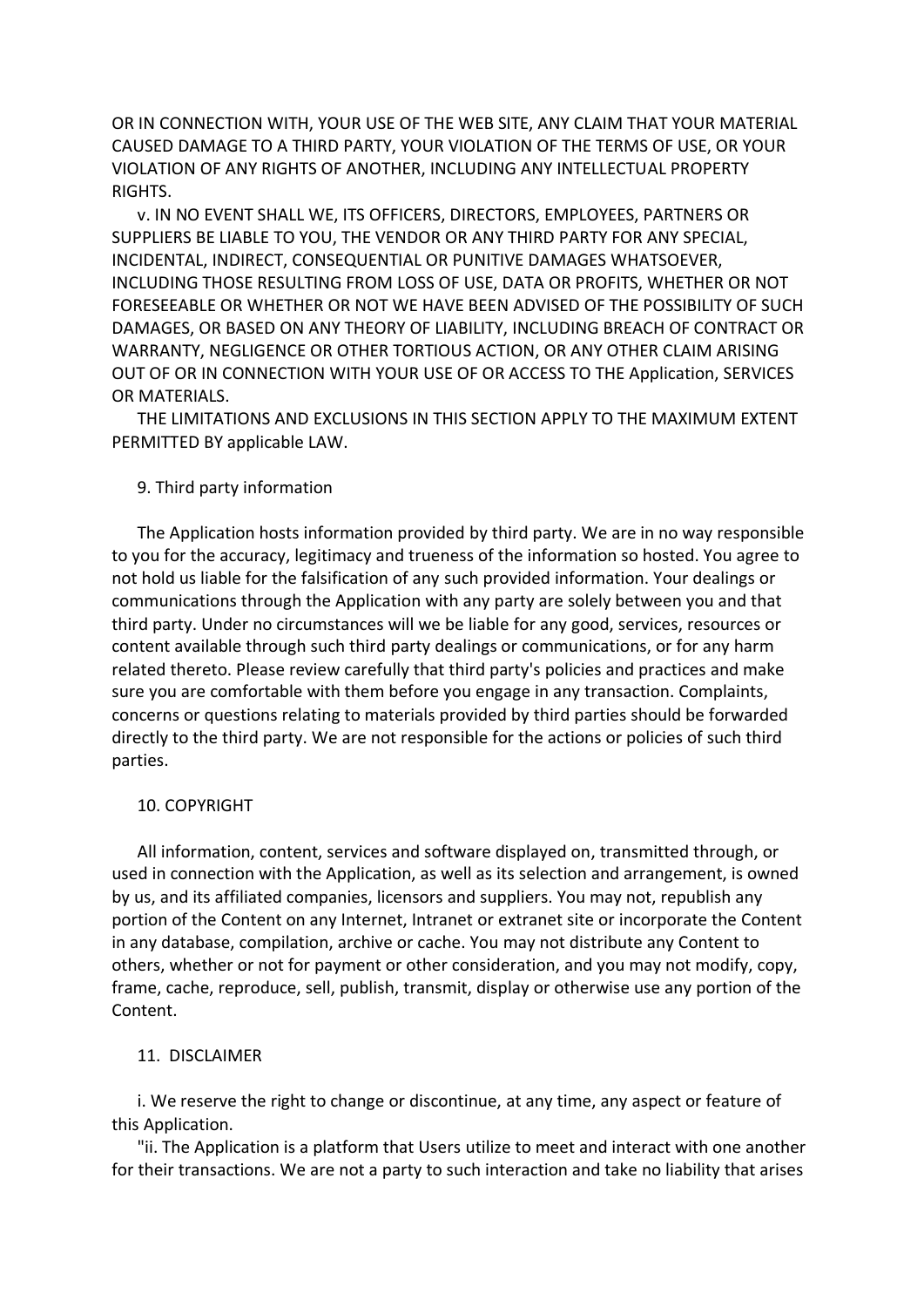from any such communication.

 iii. All communication which inter alia includes the contract, its terms, your obligations, the seller's obligations, prices, etc are outcomes of the communication between the seller and You. This includes, without any limitation, the prices, shipping costs, payment details, date, period and mode of delivery, warranties related to products and services and after sales services related to products and services. We do not have any control over such information and play no determinative role in the finalization of the same and hence do not stand liable for the outcomes of such communication.

 iv. We do not endorse any of the products/services offered for sale on the Application nor place any guarantee as to its nature, price, quality, etc.

 v. Subject to the above sub-clauses, a contract exists between the seller/provider and the buyer and as such any breach of contract and thus, any claim arising from such breach is the subject matter of the seller/provider and the buyer alone and we are in no way a party to such breach or involved in any suit arising from the same breach. The contact/communication arising from such breach may entail between the seller and the buyer directly without Us being involved.

 vi. As the buyer, you are expected to check the creditworthiness of the provider and the genuineness of the products or services offered by them. We are not liable for the same.

 vii. As the contract is limited to the SERVICE PROVIDER and the buyer and not Us, we are in no way liable for any deficiency of service that may arise which includes and is not limited to cancellation of order due to low stocks, defected goods, and defective nature of goods.

 viii. As we hold no possession, nor title of the products at any time, or enter/determine the communication between the buyer and the seller or determine its outcome, the contract is purely a bipartite contract between the buyer and the seller and We are not responsible for claims arising from such a contract.

 ix. You release and indemnify Us and/or any of its officers and representatives from any cost, damage, liability or other consequence of any of the actions of the Users of the Application and specifically waive any claims that you may have in this behalf under any applicable law.

### 12. MISCELLANEOUS

 We reserve the right to change these Terms & Conditions at any time in its discretion and to notify users of any such changes solely by changing this Terms & Conditions. Your continued use of the Web site after the posting of any amended Terms & Conditions shall constitute your agreement to be bound by any such changes. Your use of this site prior to the time this Terms & Conditions was posted will be governed according to the Terms & Conditions that Application lied at the time of your use. We may modify, suspend, discontinue or restrict the use of any portion, including the availability of any portion of the Content at any time, without notice or liability. We may deny access to any person or user at any time for any reason. In addition, we may at any time transfer rights and obligations under this Agreement to any affiliate, subsidiary or business unit, or any of their affiliated companies or divisions, or any entity that acquires MEDI-APP or any of their assets. We hereby reserve the right to block usage of the Website and the Application if any breach of the Terms & Conditions is caused by a User. This can in no way be construed as a waiver of any legal right under Indian law to claims any damages or initiate any legal proceedings